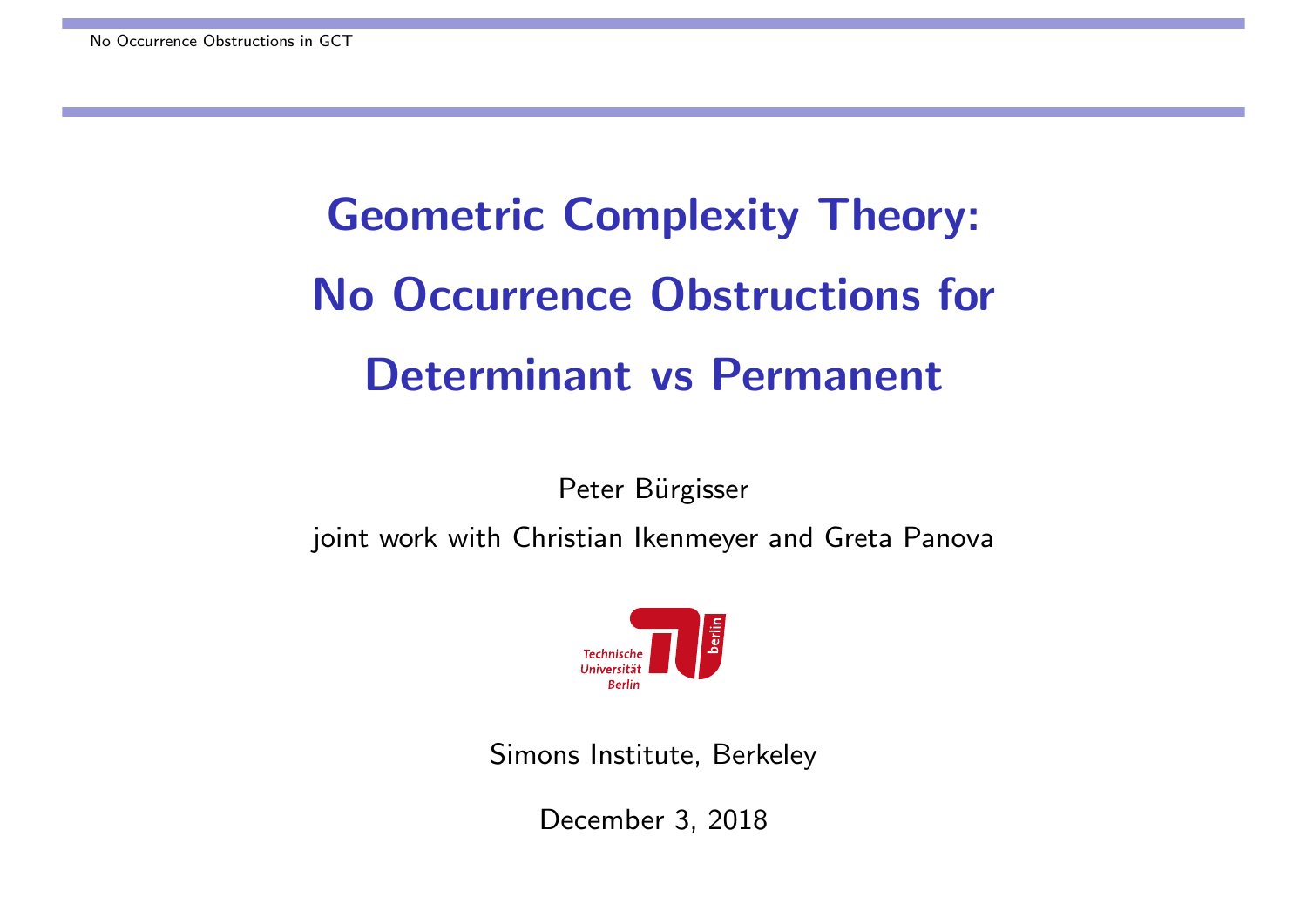## Problem and Main Result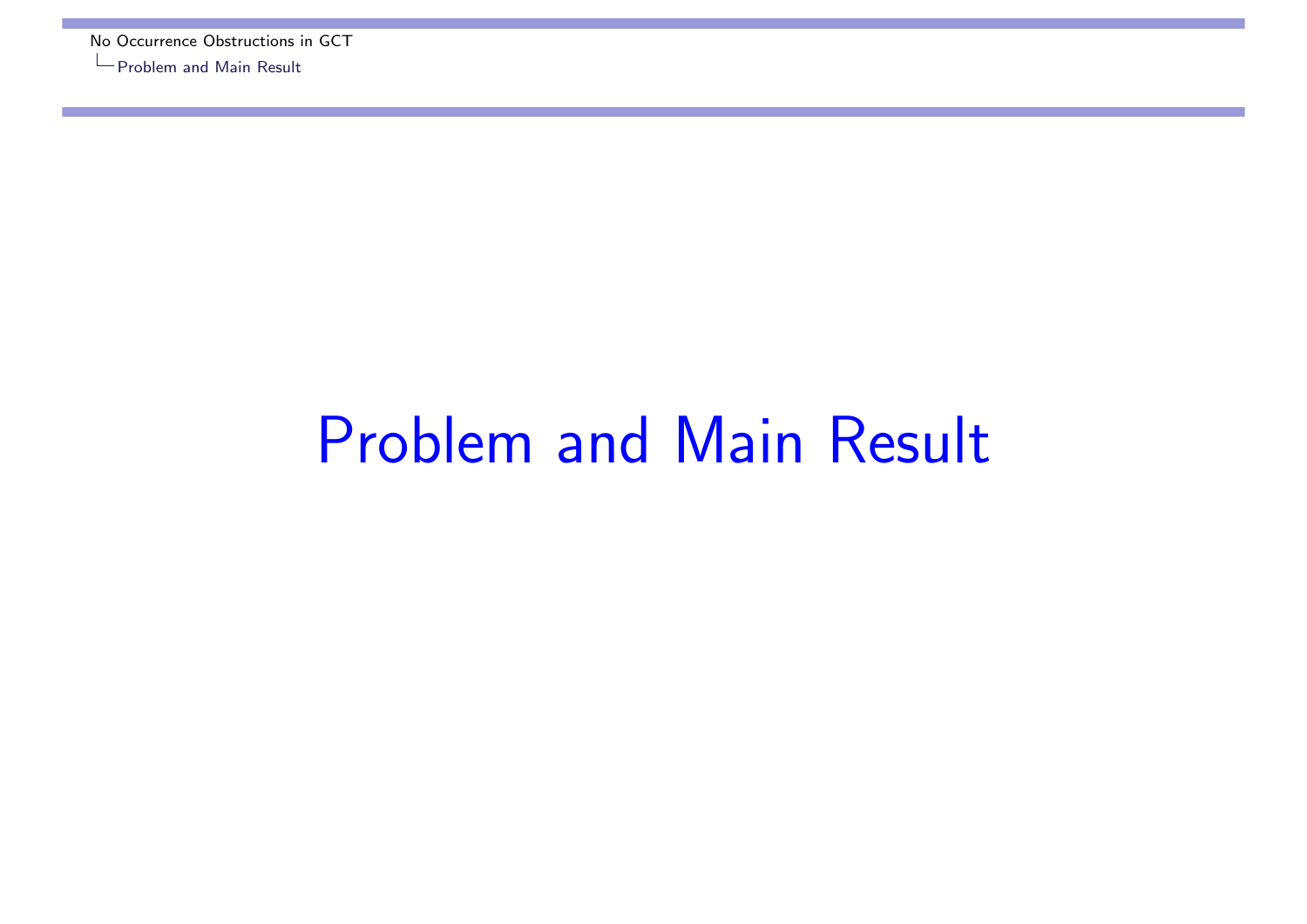#### Permanent versus determinant

 $\blacktriangleright$  How many arithmetic operations are sufficient to evaluate the permanent of an *m* by *m* matrix (*xij*)?

$$
\mathrm{per}_m := \sum_{\pi \in S_m} x_{1\pi(1)} \cdots x_{m\pi(m)}
$$

- Best known algorithm:  $O(m2^m)$  operations
- $\blacktriangleright$  The determinant  $\det_n$  can be evaluated with  $\operatorname{poly}(n)$  operations

$$
\det_n := \sum_{\pi \in S_n} \mathbf{sgn}(\pi) \, x_{1\pi(1)} \cdots x_{n\pi(n)}
$$

▶ Work over  $\mathbb C$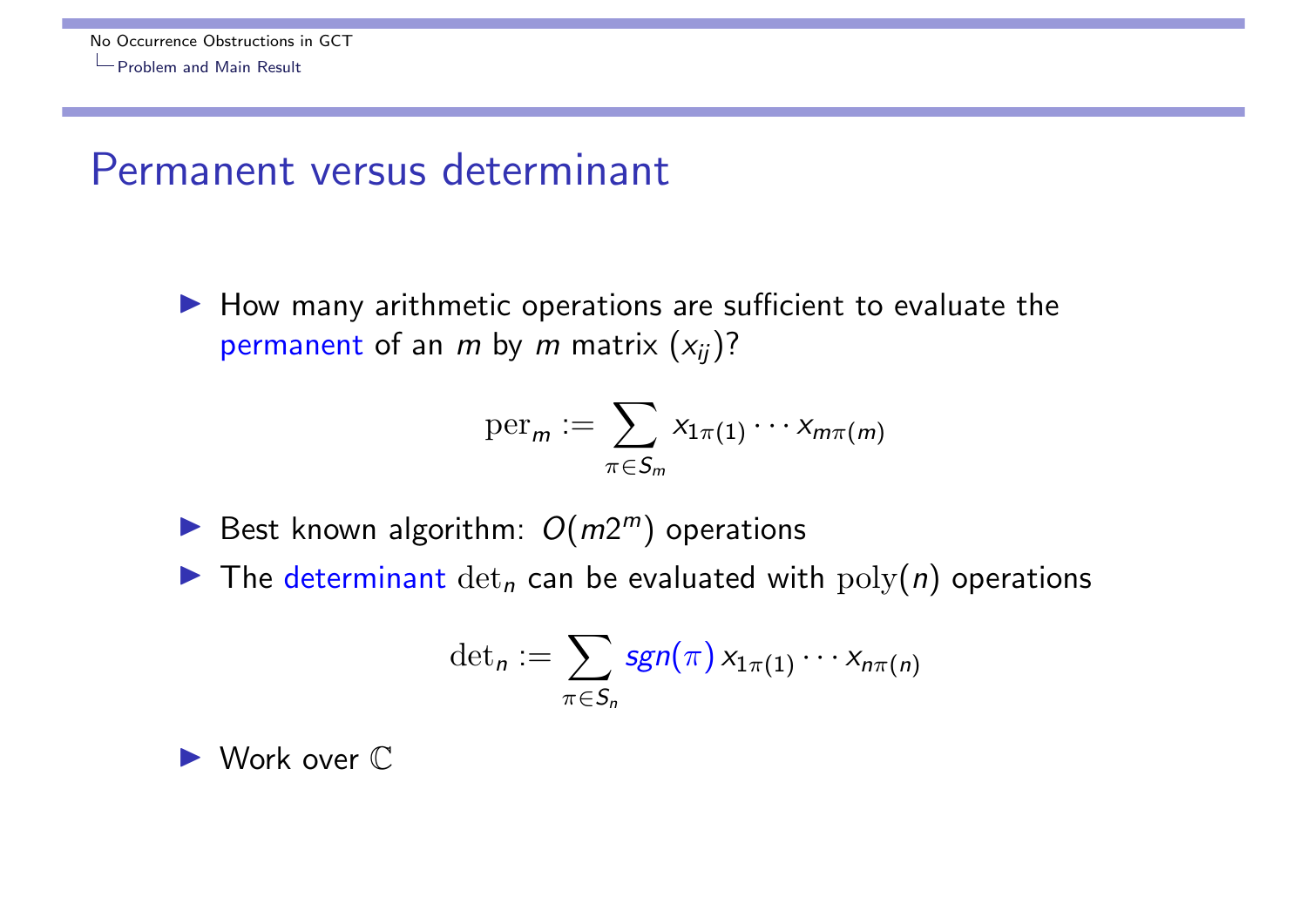#### Valiant's Conjecture

Are there linear forms  $a_{ij} = a_{ij}(x, z)$  in  $x_{ij}$  and *z* such that  $(n \ge m)$ 

$$
z^{n-m} \text{per}_m = \det \begin{bmatrix} a_{11} & \cdots & a_{1n} \\ \vdots & & \vdots \\ a_{n1} & \cdots & a_{nn} \end{bmatrix} \qquad ? \qquad (*)
$$

- **Impossible for**  $n = m > 2$  **(Polya)**
- Possible for  $n \leq 2^m 1$  (Valiant, Grenet)
- **I**  $n \geq \frac{1}{2}m^2$  (Mignon & Ressayre 2004)

Valiant's Conjecture (1979):  $(*)$  impossible for  $n = poly(m)$ 

- Conjecture equivalent to the separation  $VP_{ws} \neq VNP$  of complexity classes
- $\triangleright$  P  $\neq$  NP implies  $VP_{ws} \neq VNP$  under GRH (B, 2000)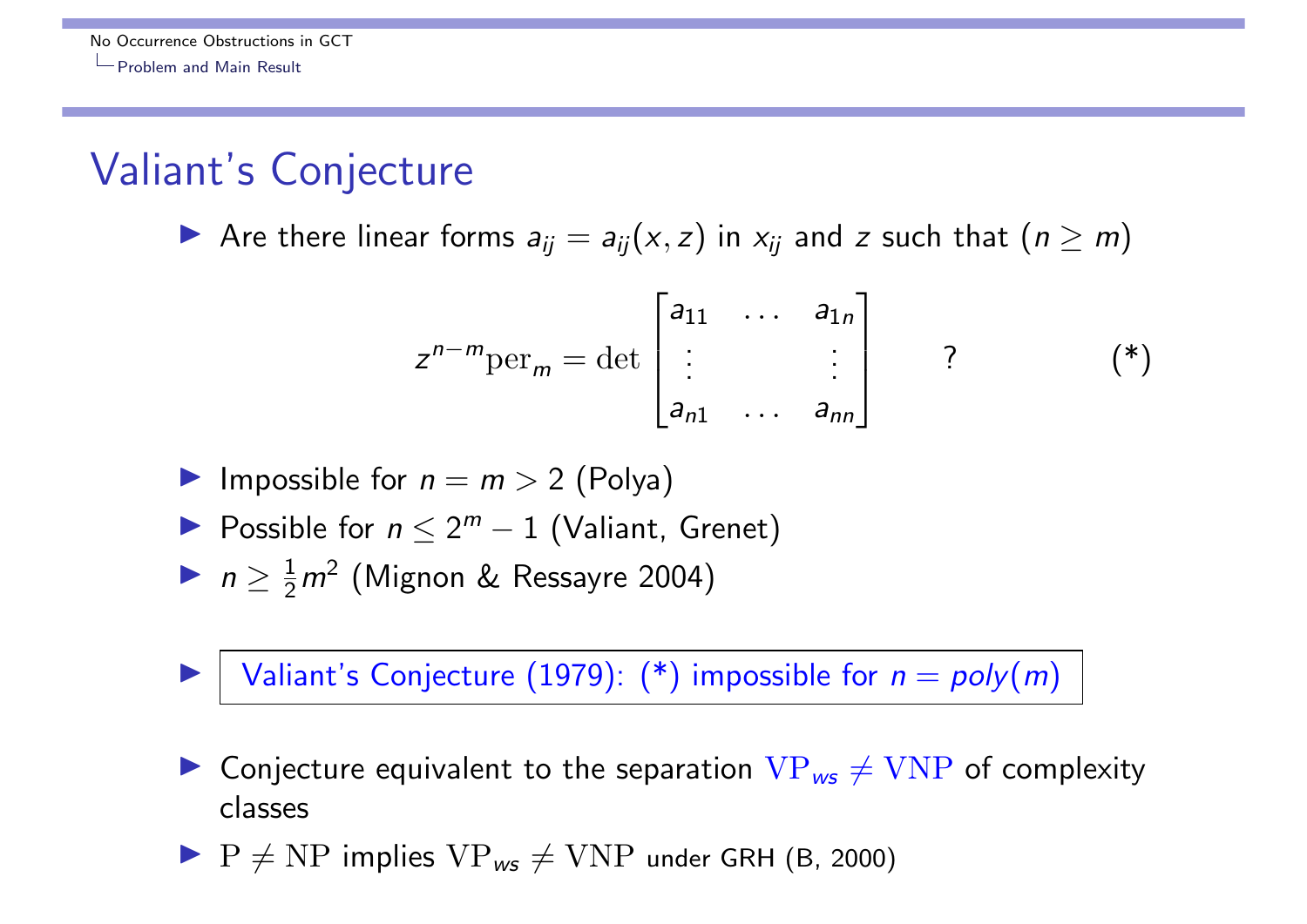#### Orbit closure of det*<sup>n</sup>*

- ▶ Approach by Mulmuley and Sohoni (2001) based on algebraic geometry and representation theory
- $\blacktriangleright$  Idea of orbit closures already in Strassen (1987) for tensor rank
- In the symmetric power  $\text{Sym}^n V^*$  of dual space  $V^*$  with natural action of group  $G := GL(V)$
- If Orbit  $G \cdot f := \{ gf \mid g \in G \}$  of  $f \in \text{Sym}^n V^*$
- ▶ Take  $V := \mathbb{C}^{n \times n}$ ,  $N = n^2$ , view  $\det_n$  as element of  $\operatorname{Sym}^n V^*$
- **In Orbit closure** w.r.t. Euclidean or Zariski topology

$$
\Omega_n := \overline{\mathrm{GL}_{n^2} \cdot \det_n} \subseteq \mathrm{Sym}^n(\mathbb{C}^{n \times n})^*
$$

 $\blacktriangleright \ \Omega_2 = \mathrm{Sym}^2(\mathbb{C}^{2\times 2})^*; \ \Omega_3$  known (Hüttenhain & Lairez '16);  $\Omega_4$  already unknown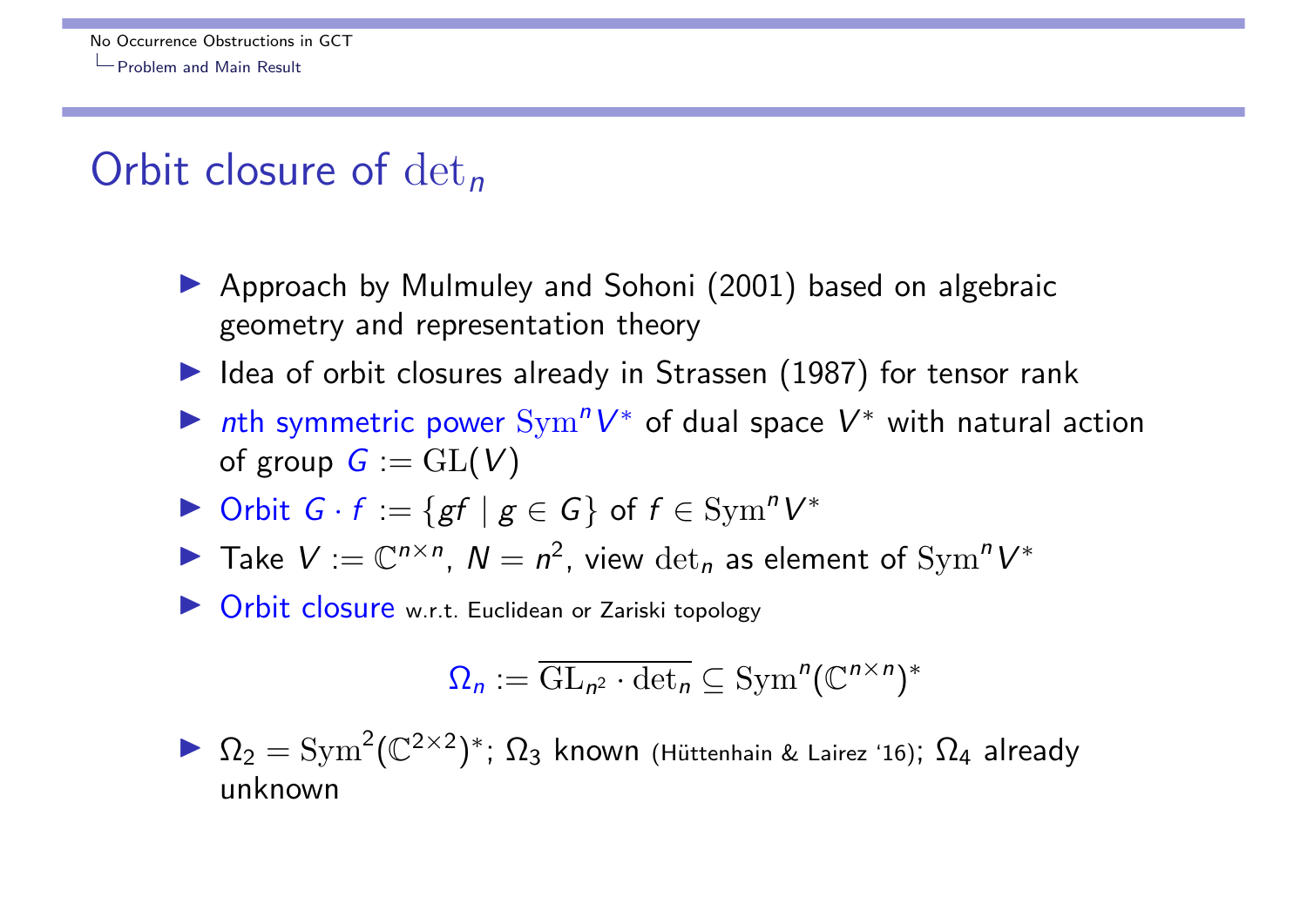#### Orbit Closure Conjecture

▶ Padded permanent  $X_{11}^{n-m}$  per $_m$   $\in$  Sym<sup>n</sup>( $\mathbb{C}^{n \times n}$ )<sup>\*</sup>, where  $n > m$ 

#### Orbit Closure Conjecture (M-S 2001) For all  $c \in \mathbb{N}_{\geq 1}$  we have  $X_{11}^{m^c-m} \text{per}_m \not\in \Omega_{m^c}$  for infinitely many  $m$ .

 $\blacktriangleright$  The Orbit Closure Conjecture implies Valiant's Conjecture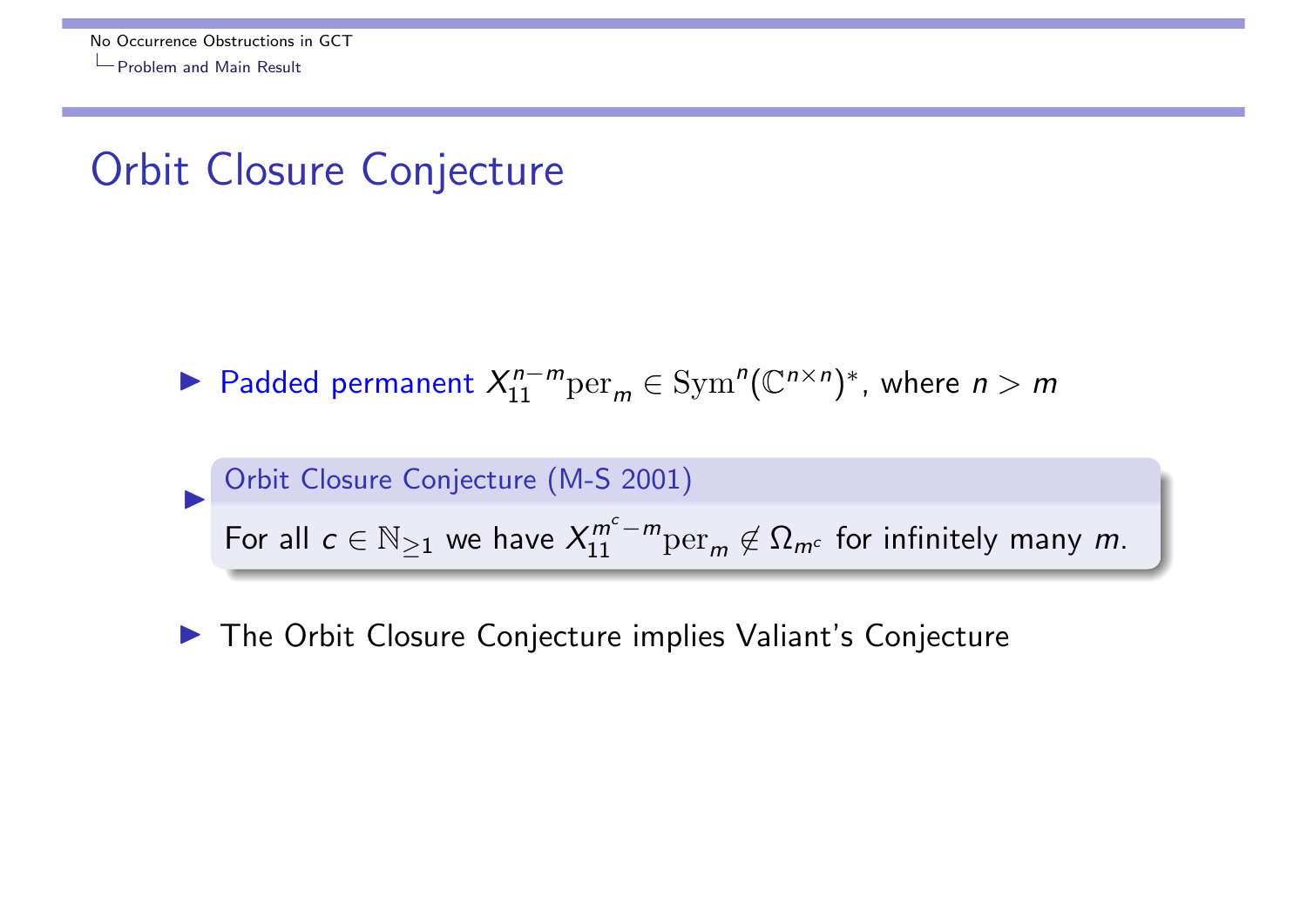#### Splitting into irreps

- Action of group  $G = GL(V)$  on  $Sym^n V^*$  induces action on its graded coordinate ring  $\mathbb{C}[\mathrm{Sym}^n V^*] = \bigoplus_{d \in \mathbb{N}} \mathrm{Sym}^d \mathrm{Sym}^n V$
- **I** The plethysms  $Sym^dSym^n V$  splits into irreducible *G*-representations  $W_{\lambda}$  (Weyl modules), labeled by partitions  $\lambda \vdash dn$  into at most dim  $V = n^2$  parts
- $\blacktriangleright$  Visualize partition as Young diagram:  $(5, 3, 1) \vdash 9$  write as

► Size 
$$
|(5,3,1)| := 9
$$
 is number of boxes; length  $\ell(5,3,1) = 3$  is number of parts

- $\blacktriangleright$   $\mathbb{C}[\Omega_n]$  denotes coordinate ring of  $\Omega_n$
- **I** Restriction of polynomial maps to  $\Omega_n$  gives surjective *G*-equivariant linear map:

$$
\operatorname{Sym}^{d} \operatorname{Sym}^{n} V = \mathbb{C}[\operatorname{Sym}^{n} V^{*}] \rightarrow \mathbb{C}[\Omega_{n}]_{d}
$$

 $\blacktriangleright$  Say  $\lambda$  occurs in  $\mathbb{C}[\Omega_n]_d$  if it contains a copy of  $\mathcal{W}_\lambda$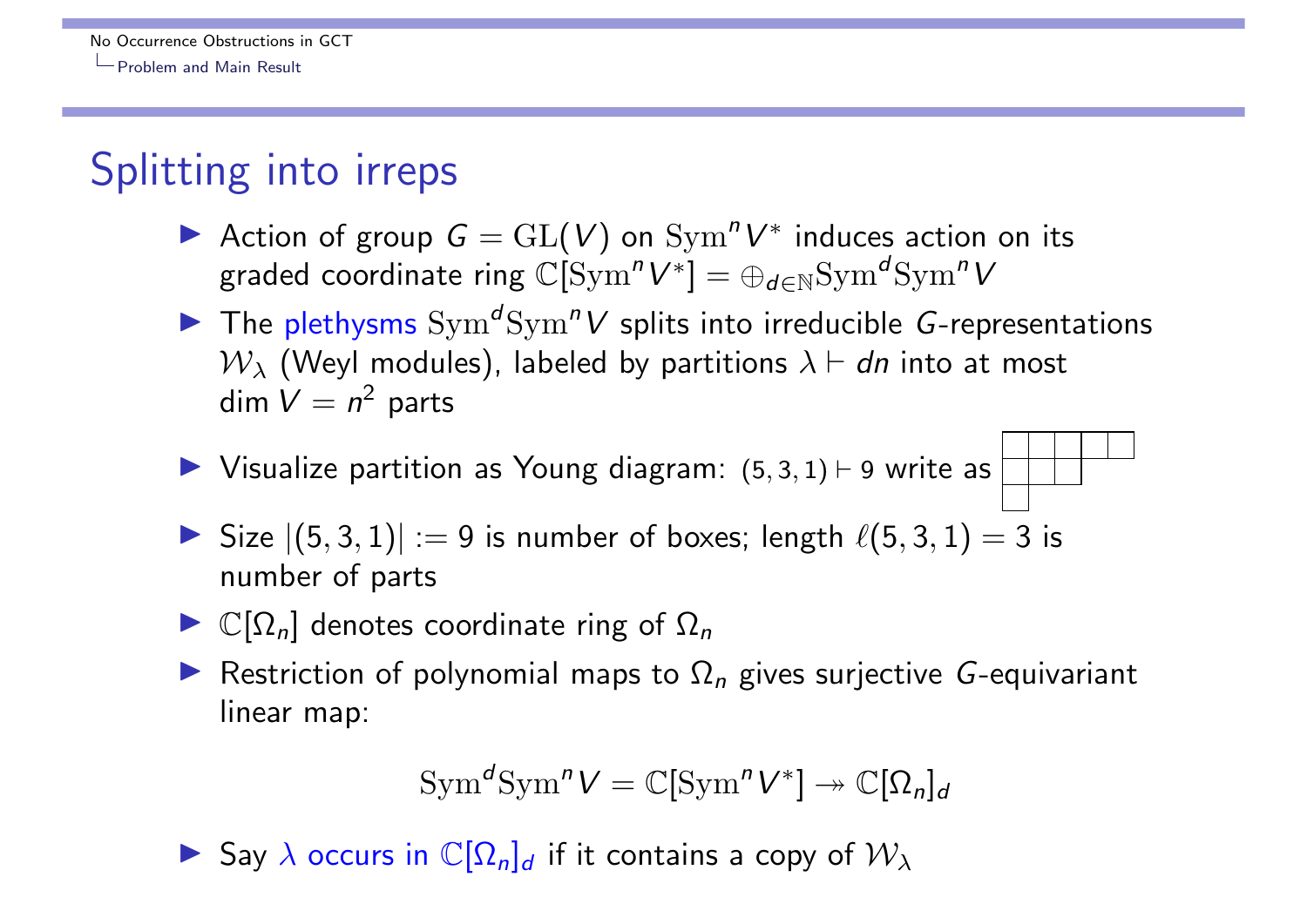#### **Obstructions**

 $\blacktriangleright$   $Z_{n,m}$  denotes orbit closure of the padded permanent  $(n > m)$ :

$$
Z_{n,m} := \overline{\mathrm{GL}_{n^2} \cdot X_{11}^{n-m} \mathrm{per}_m} \subseteq \mathrm{Sym}^n (\mathbb{C}^{n \times n})^*.
$$
 (1)

$$
\blacktriangleright \text{ Suppose } X_{11}^{n-m} \text{per}_m \in \Omega_n
$$

- **I** Then  $Z_{n,m} \subseteq \Omega_n$  and restriction gives  $\mathbb{C}[\Omega_n] \rightarrow \mathbb{C}[Z_{n,m}]$
- Schur's lemma: if  $\lambda$  occurs in  $\mathbb{C}[Z_{n,m}]$ , then  $\lambda$  occurs in  $\mathbb{C}[\Omega_n]$
- Partition  $\lambda$  violating this condition is called occurrence obstruction.
- Its existence would prove  $Z_{n,m} \nsubseteq \Omega_n$
- $\triangleright$  Schur's lemma also gives inequality of multiplicities:

$$
\mathrm{mult}_{\lambda}\mathbb{C}[\Omega_n] \geq \mathrm{mult}_{\lambda}\mathbb{C}[Z_{n,m}]
$$

**Partition**  $\lambda$  violating this inequality is called multiplicity obstruction.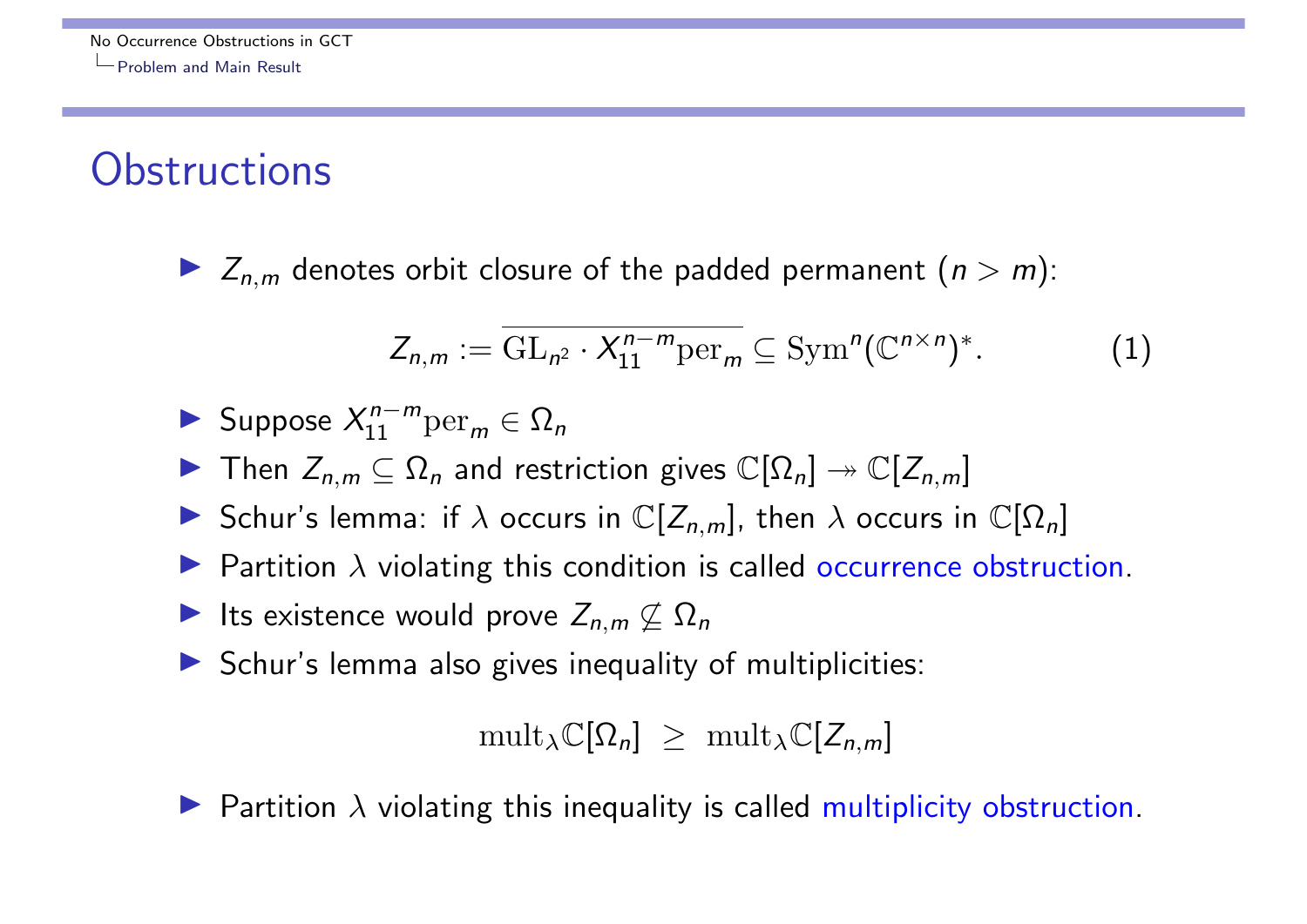## Main Result

M-S suggested the following conjecture

Occurrence Obstruction Conjecture (M-S 2001)

For all  $c \in \mathbb{N}_{\geq 1}$ , for infinitely many *m*, there exists a partition  $\lambda$ occurring in  $\mathbb{C}[Z_{m^c,m}]$  but not in  $\mathbb{C}[\Omega_{m^c}]$ .

Occurrence Obstruction Conjecture implies Orbit Closure Conjecture Unfortunately, the Occurrence Obstruction Conjecture is false!

Thm. (B, Ikenmeyer, Panova, FOCS 16, J. AMS '18)

Let *n*, *d*, *m* be positive integers with  $n > m^{25}$  and  $\lambda \vdash nd$ . If  $\lambda$ occurs in  $\mathbb{C}[Z_{n,m}]$ , then  $\lambda$  also occurs in  $\mathbb{C}[\Omega_n]$ . In particular, the Occurrence Obstruction Conjecture is false.

Before this, [IP16] (Ikenmeyer, Panova FOCS 16) had a similar result showing that the Orbit Closure Conjecture cannot be resolved via Kronecker coefficients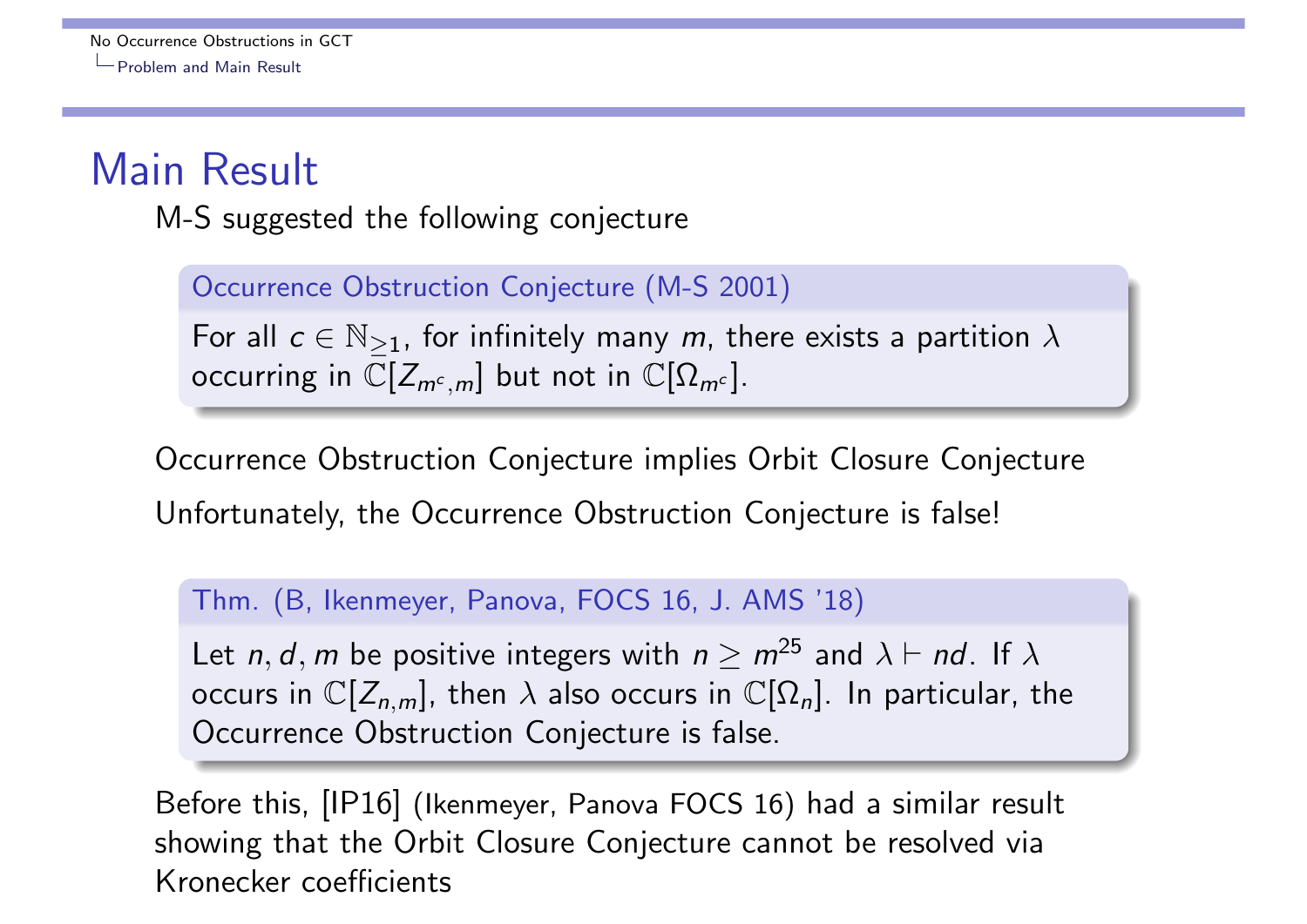#### No occurrence obstructions for Waring rank

- **I** Waring rank (symmetric tensor rank) of  $p \in \mathrm{Sym}^n V^*$ : minimum *r* s.t.  $p = \varphi_1^n + \ldots + \varphi_r^n$  for linear forms  $\varphi_i \in V^*$
- **I** Can prove exponential lower bound on Waring rank of  $det_n$ ,  $per_n$
- I May think of proving lower bounds on Waring rank by studying orbit closure

$$
\mathrm{PS}_n := \overline{\mathrm{GL}_{n^2} \cdot (X_1^n + \cdots + X_{n^2}^n)} \subseteq \mathrm{Sym}^n(\mathbb{C}^{n^2})^*.
$$

#### **Corollary**

Let *n*, *d*, *m* be positive integers with  $n \ge m^{25}$  and  $\lambda \vdash nd$ . If  $\lambda$ occurs in  $\mathbb{C}[Z_{n,m}]$ , then  $\lambda$  also occurs in  $\mathbb{C}[PS_n]$ . Moreover, the permanent can be replaced by any homogeneous polynomial *p* of degree *m* in *m*<sup>2</sup> variables.

Hence strategy of occurrence obstructions cannot even be used in weak model of PS*<sup>n</sup>* against padded polynomials!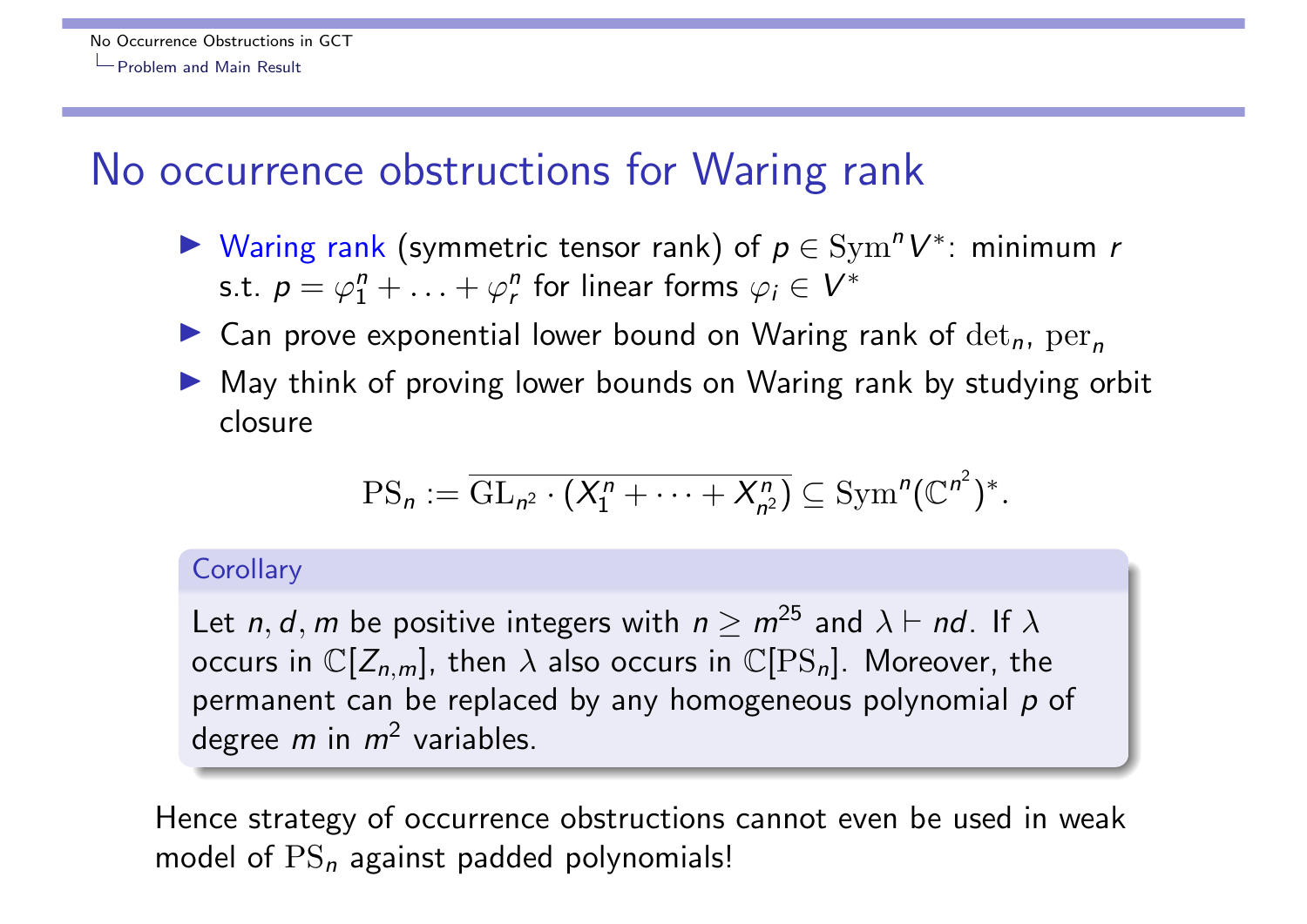# Outline and Ingredients of Proof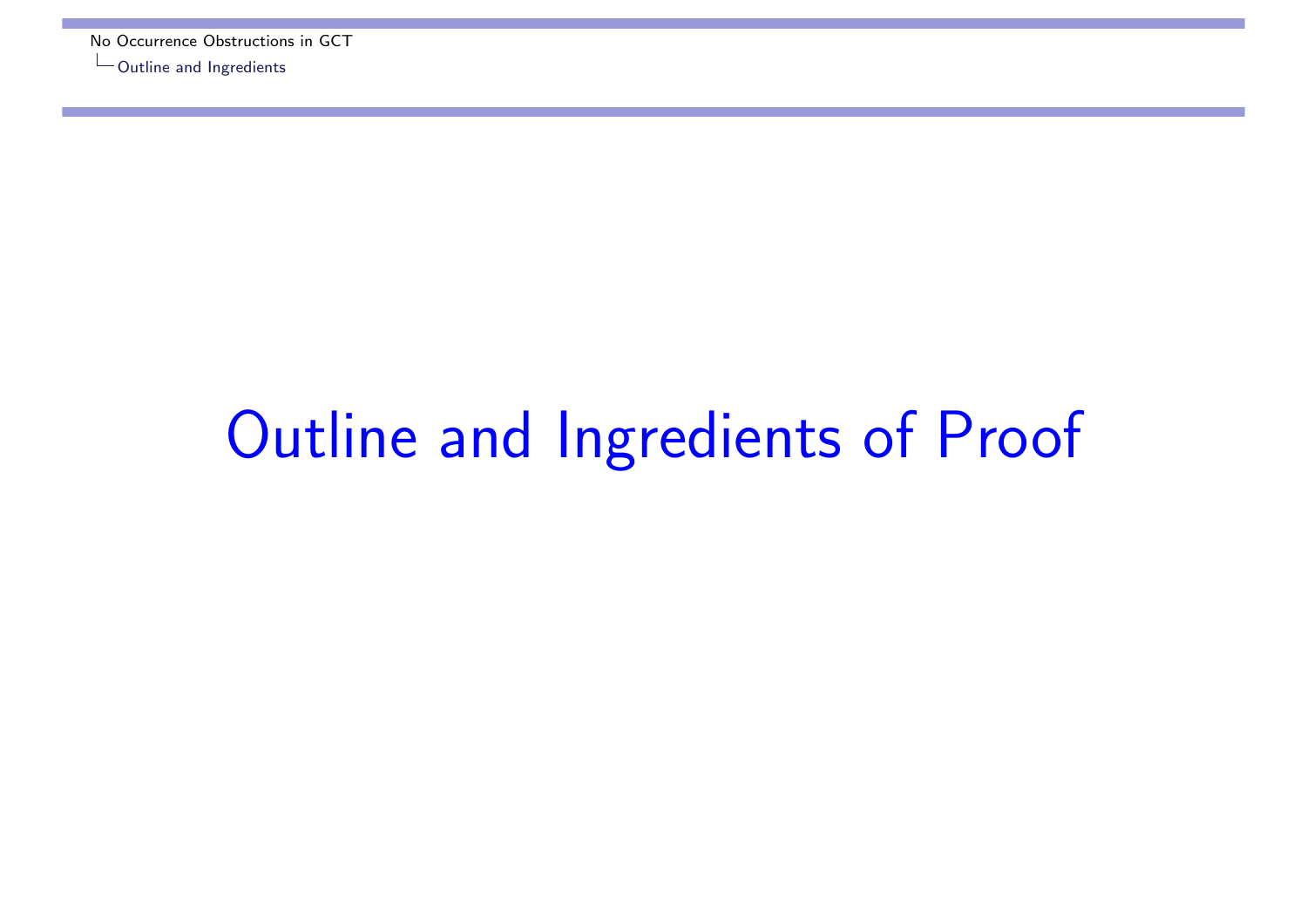## Kadish & Landsberg's observation

body  $\bar{\lambda}$  of  $\lambda$ : obtained by removing the first row of  $\lambda$ ,

Kadish & Landsberg '14

If  $\lambda \vdash nd$  occurs in  $\mathbb{C}[Z_{n,m}]_d$ , then  $\ell(\lambda) \leq m^2$  and  $|\lambda| \leq md$ .

- $\blacktriangleright$   $|\bar{\lambda}| \leq md$  is equivalent to  $\lambda_1 \geq (n-m)d$ :  $\lambda$  must have a very long first row if *n* is substantially larger than *m*
- **If** This is the only information we exploit about the orbit closure  $Z_{n,m}$ of the padded permanent
- ▶ Can replace the permanent by any homogeneous polynomial p of degree *m* in *m*<sup>2</sup> variables
- $\blacktriangleright$  Kadish & Landsberg also crucially used in [IP16]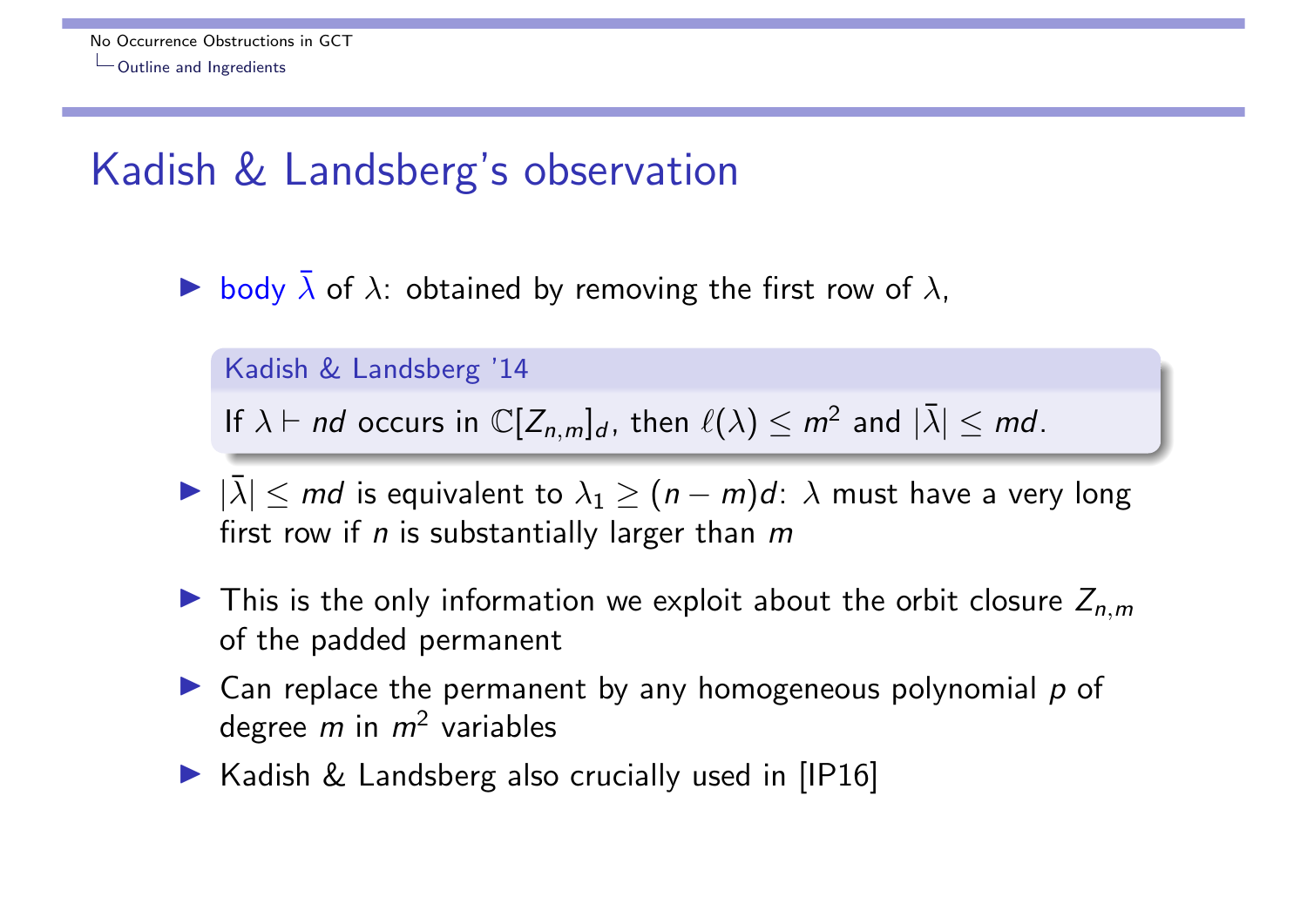## Semigroup property

- $\blacktriangleright$  Need to show that many partitions  $\lambda$  occur in  $\mathbb{C}[\Omega_n]$
- For this establish the occurrence of certain basic shapes in  $\mathbb{C}[\Omega_n]$
- $\blacktriangleright$  Then get more shapes by

```
Semigroup Property
If \lambda occurs in \mathbb{C}[\Omega_n] and \mu occurs in \mathbb{C}[\Omega_n],
then \lambda + \mu occurs in \mathbb{C}[\Omega_n].
```
 $\blacktriangleright$  Also crucially used in [IP16]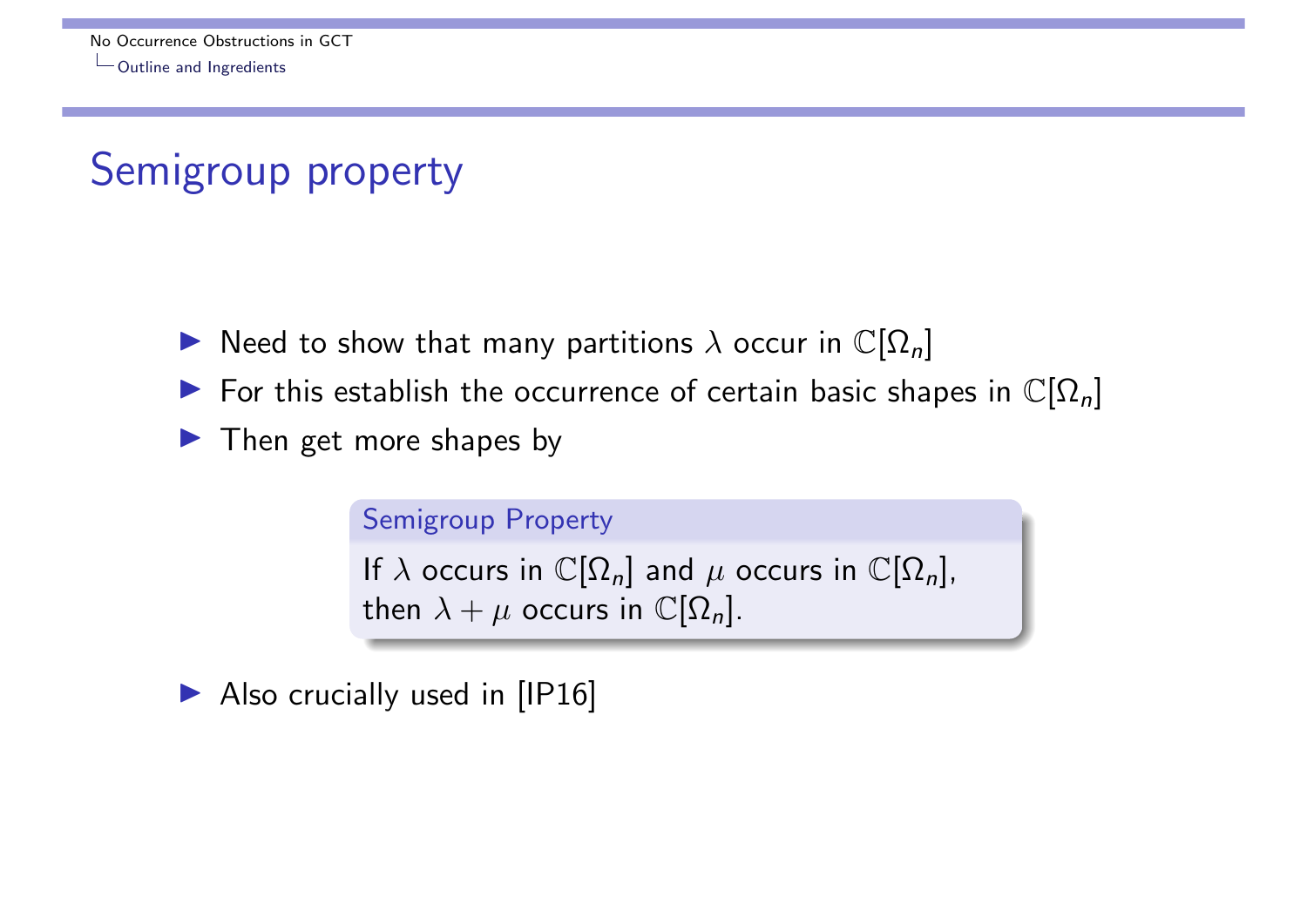I

#### Basic building blocks

**I** Denote by  $(k \times \ell)^{\sharp nk}$  the rectangular diagram  $k \times \ell$  with  $k$  rows of length  $\ell$ , to which a row has been appended s.t. we ge  $nk$  boxes

$$
(3\times4)^{\sharp18}=\boxed{\qquad \qquad }
$$

Prop. RER (Row Extended Rectangles)

Let  $n \geq k\ell$  and  $\ell$  be even. Then  $(k \times \ell)^{\sharp n k}$  occurs in  $\mathbb{C}[\Omega_n]_k$ .

**If The only property of**  $\Omega_n$  **used in the proof is that**  $\Omega_n$  **contains many** padded power sums (follows from universality of determinant)

#### Prop. PPS (Padded Power Sums)

 $\blacktriangleright$  Let  $X, \varphi_1, \ldots, \varphi_k$  be linear forms on  $\mathbb{C}^{n \times n}$  and assume  $n \geq sk$ . Then the power sum  $X^{n-s}(\varphi_1^s + \cdots + \varphi_k^s)$  of *k* terms of degree *s*, padded to degree *n*, is contained in  $\Omega_n$ .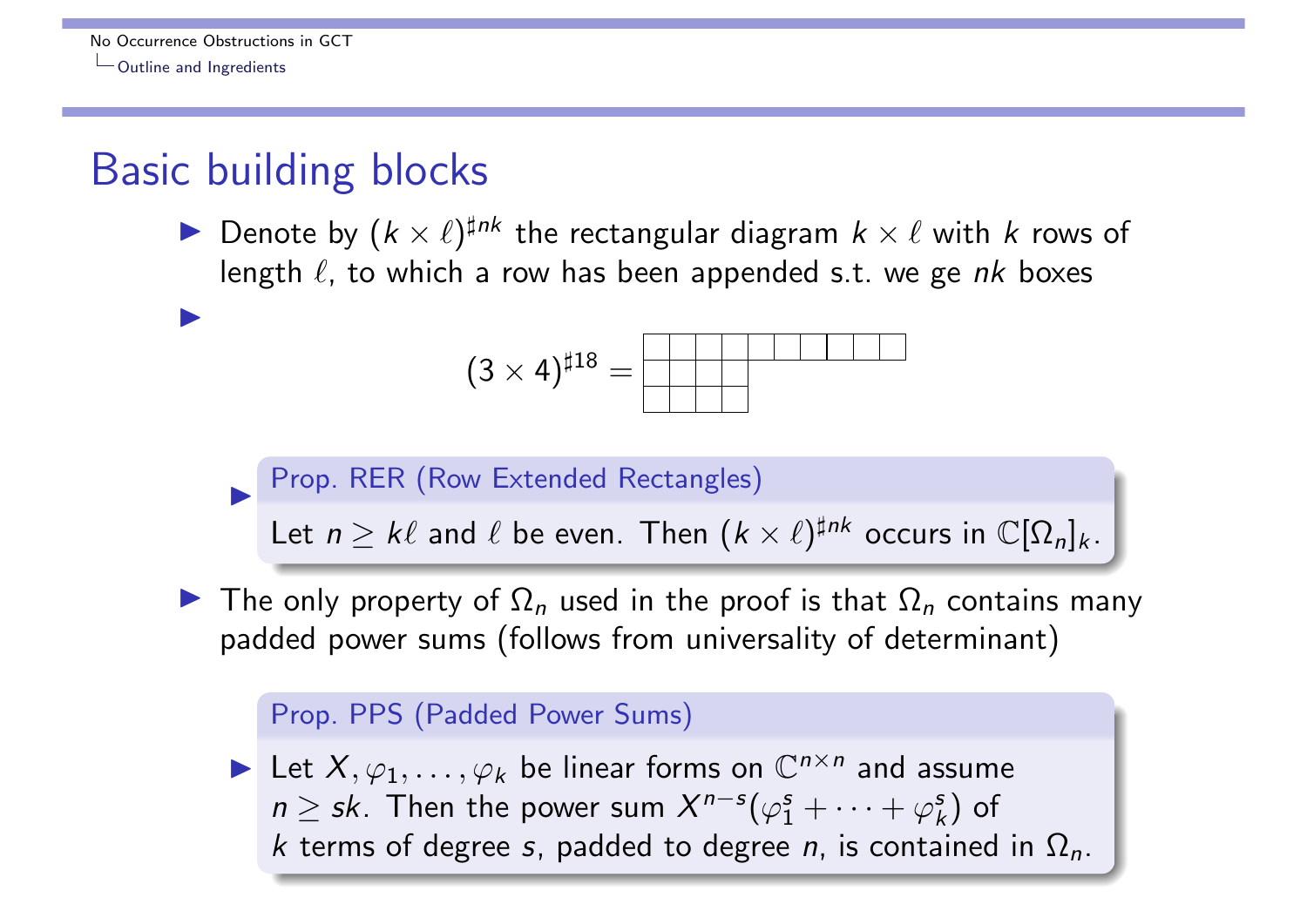#### Strategy of proof of main result

- **If** Suppose have even  $\lambda \vdash nd$  such that  $n > m^{25}$  and  $\lambda$  occurs in  $\mathbb{C}[Z_{n,m}]$ . Want to show that  $\lambda$  occurs in  $\mathbb{C}[\Omega_n]$ .
- $\blacktriangleright$  By [KL14] we have  $\ell(\lambda) \leq m^2$  and  $|\bar{\lambda}| \leq md$ .
- Distinguish two cases
- ▶ CASE 1: If the degree *d* is large (say  $d \ge 24m^6$ ), we proceed as in [IP16]: we decompose body  $\overline{\lambda}$  into a sum of even rectangles
- $\blacktriangleright$  Since *n* and *d* are sufficiently large in comparison with *m*, can write (!)  $\lambda$  as a sum of row extended rectangles  $(k \times \ell)^{\sharp nk}$ , where  $n \geq k\ell$ .
- $\blacktriangleright$  By Prop. RER the row extended rectangles occur in  $\mathbb{C}[\Omega_n]_k$ . The semigroup property implies that  $\lambda$  occurs in  $\mathbb{C}[\Omega_n]_d$ .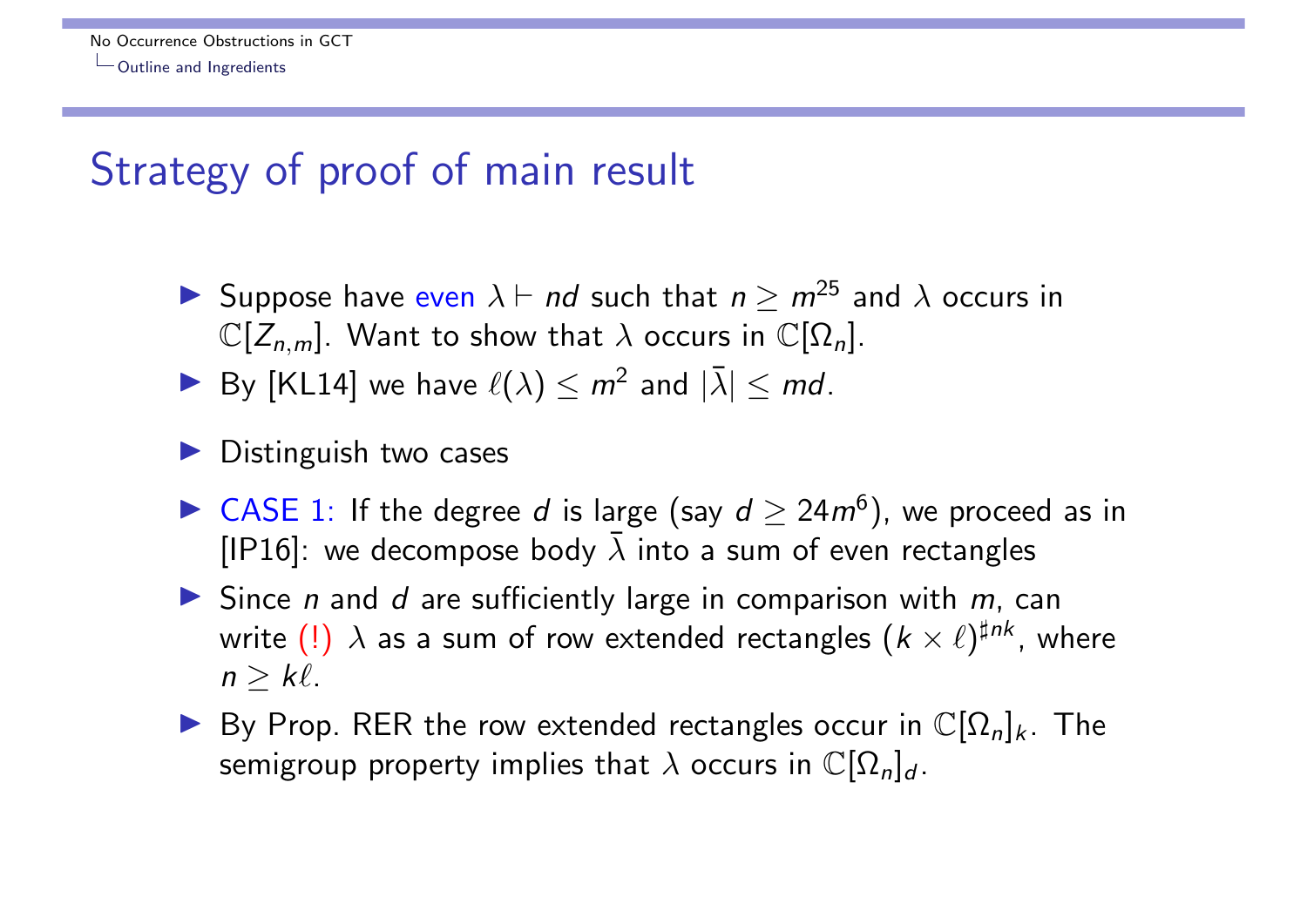#### Case of small degree

▶ CASE 2: If the degree *d* is small, we rely on the following crucial result. Recall  $V = \mathbb{C}^{n \times n}$ .

```
Prop. ALL
```
Let  $\lambda \vdash nd$  be such that  $|\bar{\lambda}| \leq md$  and  $md^2 \leq n$  for some m.

Then every highest weight vector of weight  $\lambda$  in Sym<sup> $d$ </sup>Sym<sup>n</sup>V, viewed as a degree *d* polynomial function on Sym<sup>n</sup>V<sup>\*</sup>, does not vanish on  $\Omega_n$ .

In particular, if  $\lambda$  occurs in  $\text{Sym}^d\text{Sym}^n V$ , then  $\lambda$  occurs in  $\mathbb{C}[\Omega_n]_d$ .

- Intertagated The proof relies on new insights on "lifting highest weight vectors" in plethysms
- $\blacktriangleright$  This is related to known stability property of plethysms, for which we obtain new proofs
- ▶ For treating noneven partitions, need more bulding blocks (row and column extended rectangles) and more tricks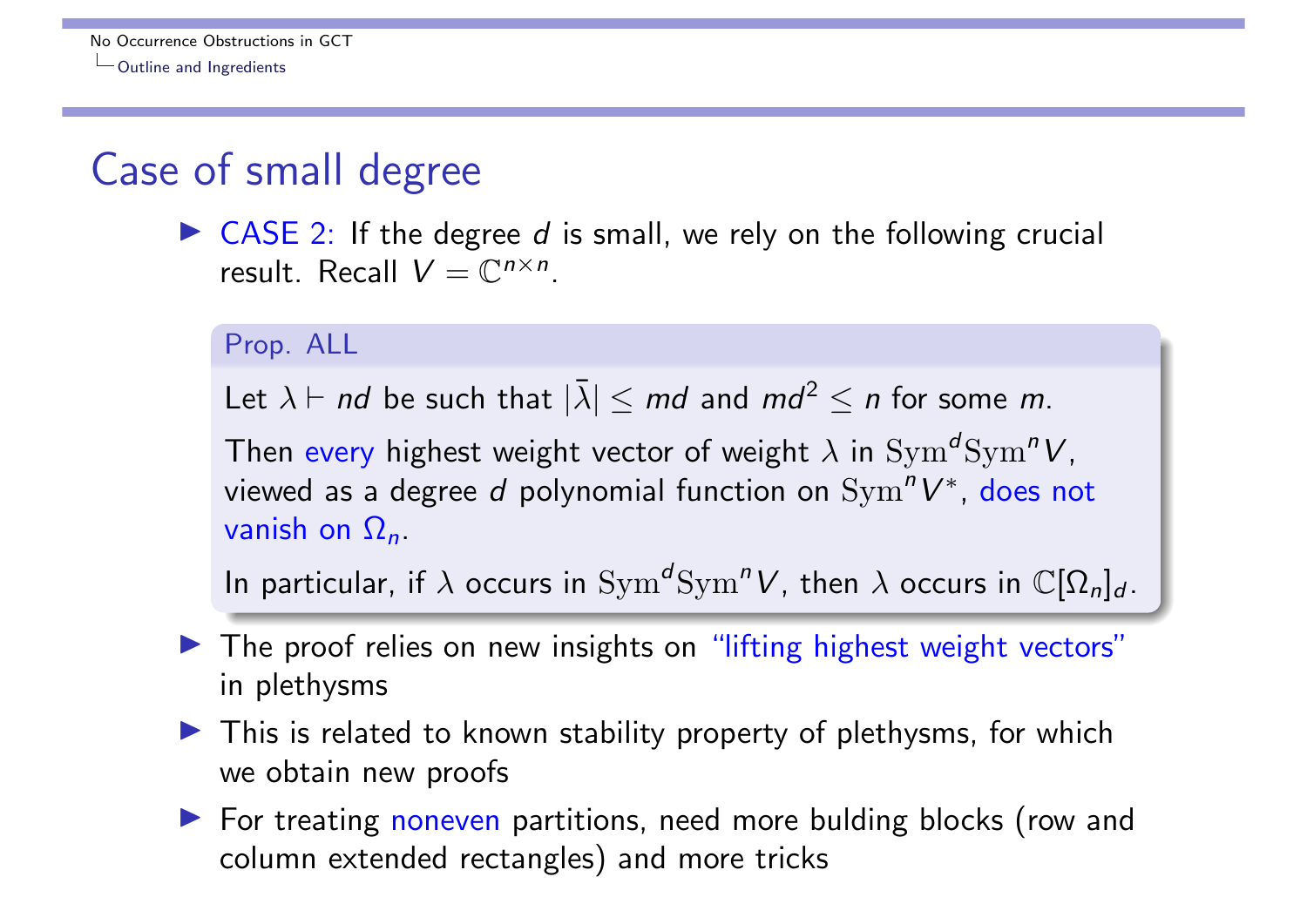# Fundamental Invariants and Lifting of Highest Weight Vectors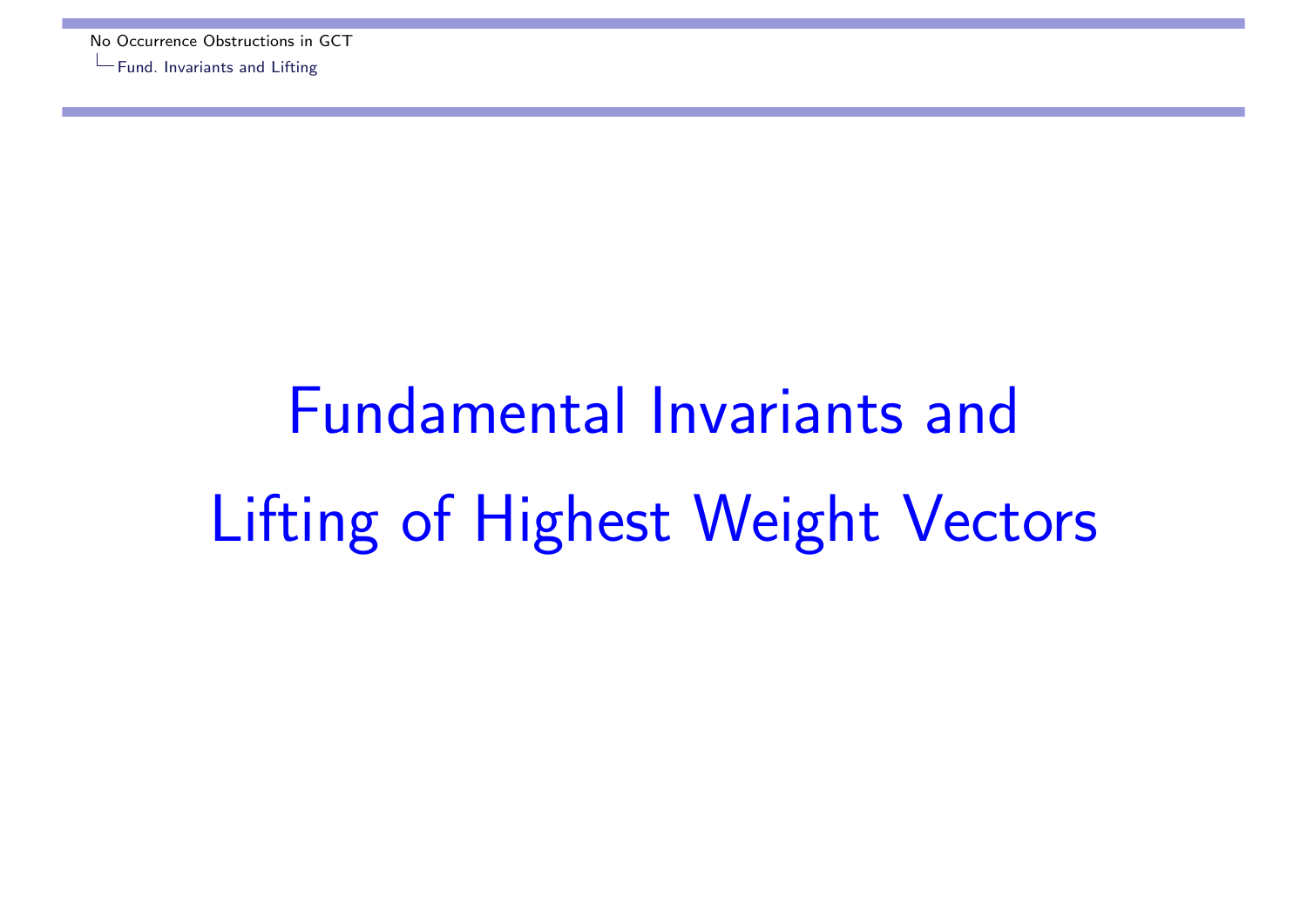#### Highest weight vectors

- **If** How to show that  $\lambda$  occurs in  $\mathbb{C}[\Omega_n]$ ?
- $F \in \text{Sym}^d\text{Sym}^n\mathbb{C}^N$  called highest weight vector of weight  $\lambda$  if

$$
\begin{pmatrix} t_1 & * & * & * \\ & t_2 & * & * \\ & & \ddots & \vdots \\ & & & t_N \end{pmatrix} \cdot F = t_1^{\lambda_1} \cdots t_N^{\lambda_N} F \quad \text{for all } t_i \in \mathbb{C}^*
$$

- $\blacktriangleright$  *F* is invariant under  $SL_N$  iff  $\lambda$  is rectangular:  $\lambda_1 = \ldots = \lambda_N$
- ▶ View *F* as homogeneous degree *d* polynomial function

$$
F: \mathrm{Sym}^n(\mathbb{C}^N)^* \to \mathbb{C}, \quad F(p) = \langle F, p^n \rangle
$$

**Essential observation:** 

If  $F(p) \neq 0$ , then  $\lambda$  occurs in  $\mathbb{C}[\overline{\mathrm{GL}_N \cdot p}]$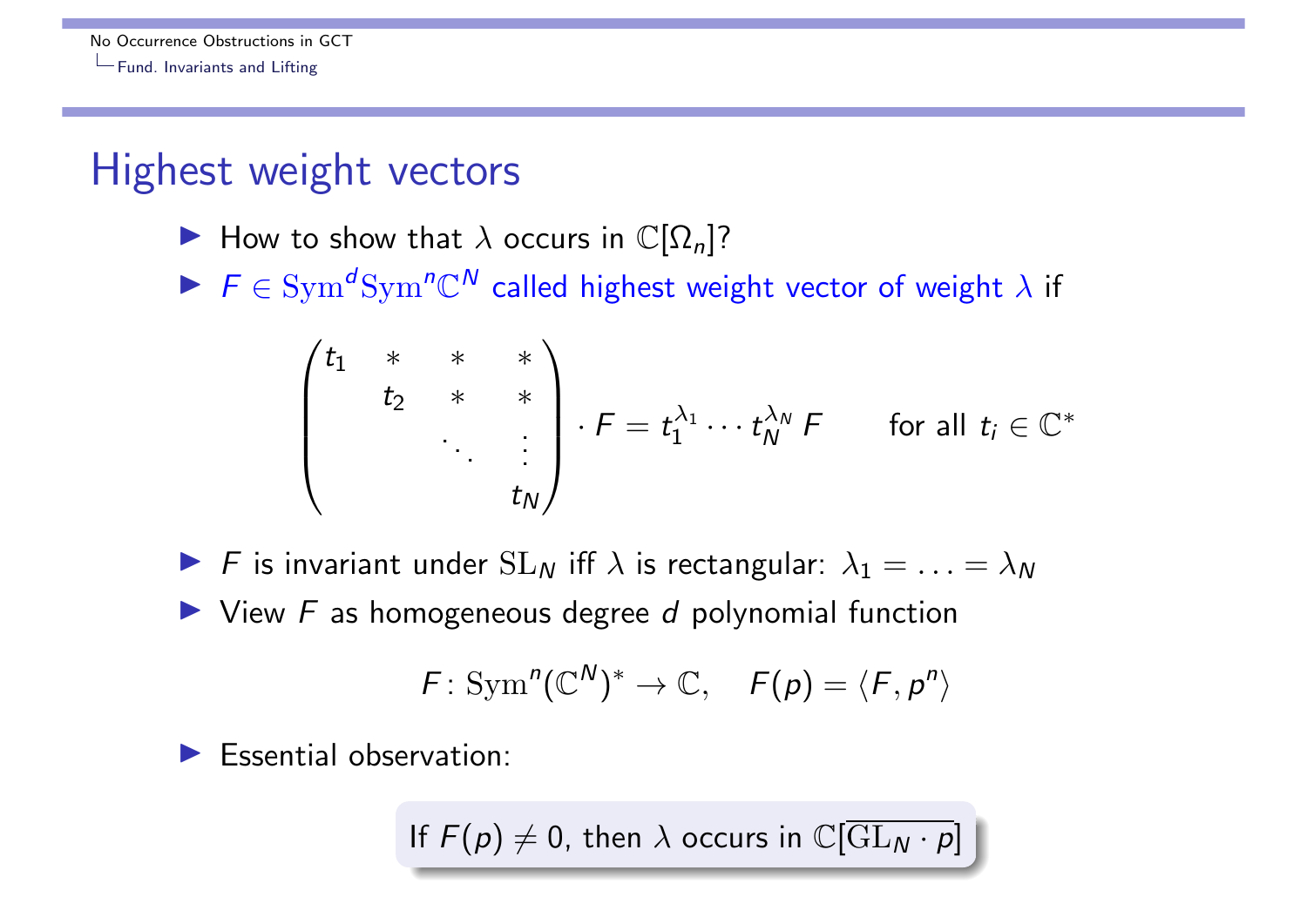#### Fundamental invariants

- ▶ Suppose *n* is even. Howe ('87) showed:
- If  $d < N$ , then  $\text{Sym}^d\text{Sym}^n\mathbb{C}^N$  doesn't have a nonzero  $\text{SL}_N$ -invariant
- If  $d = N$ , then  $\text{Sym}^d\text{Sym}^n\mathbb{C}^N$  has exactly one  $\text{SL}_N$ -invariant  $F_{n,N}$ , up to scaling, the fundamental invariant, already known to Cayley as a "hyperdeterminant"
- $\blacktriangleright$  View  $F_{n,N}$  as a homogeneous degree N polynomial map

$$
F_{n,N}\colon \mathrm{Sym}^n(\mathbb{C}^N)^*\to \mathbb{C}
$$

For  $p = \sum_{1 \leq j_1, \ldots, j_n \leq N} v(j_1, \ldots, j_n) X_{j_1} \cdots X_{j_n}$  with symmetric coefficients

$$
F_{n,N}(p) = \sum_{\sigma_1,\ldots,\sigma_n \in S_N} \operatorname{sgn}(\sigma_1) \cdots \operatorname{sgn}(\sigma_n) \prod_{i=1}^N v(\sigma_1(i),\ldots,\sigma_n(i))
$$

 $\blacktriangleright$  For  $g \in GL_N$  $F_{n,N}(g \cdot p) = \det(g)^n F_{n,N}(p)$ Ex.  $n = 2$ :  $F_{2,N}(p) = N! \det(v)$  where *v* is symmetric matrix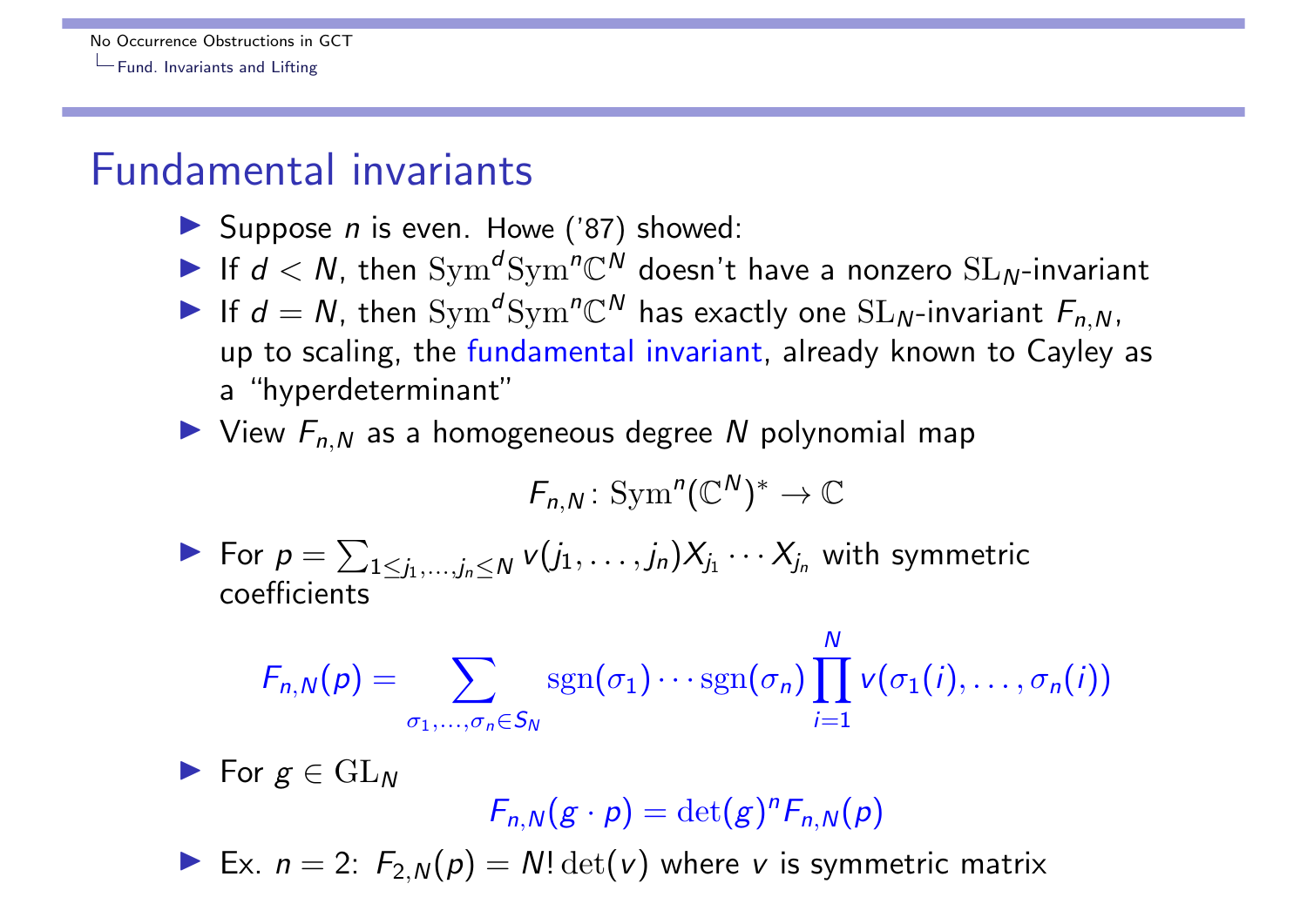#### Evaluating fundamental invariants

- $\blacktriangleright$  [B, Ikenmeyer '17]: systematic investigation of fundamental invariants
- $F_{n,N}$  is a highest weight vector (weight  $N \times n$ )
- It is not easy to prove  $F_{n,N}(p) \neq 0$
- **In Seemingly simple example (***n* even)

$$
F_{n,n}(X_1\cdots X_n)=\frac{1}{n!}(\#\{\text{col. even latin squares}\}-\#\{\text{col. odd latin squares}\})\frac{?}{=}0
$$

- This is unknown: Alon-Tarsi Conjecture!
- Essential for basic building blocks: prove  $F_{n,N}(X_1^n + \ldots + X_N^n) \neq 0$ by writing it as sum of squares [B, Christandl, Ikenmeyer '11]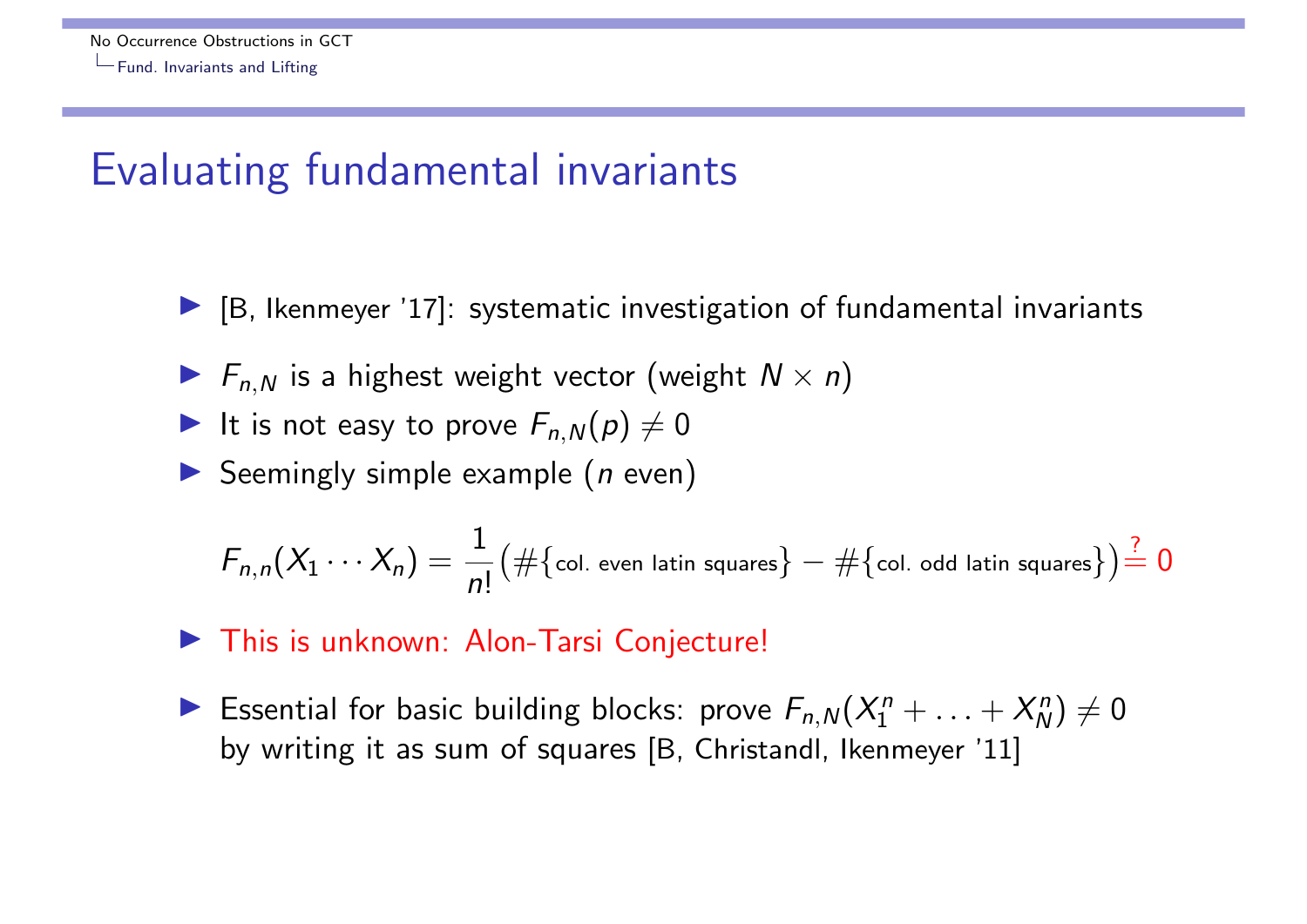## Lifiting in plethysms

**I** Construct explicit injective linear lifting map for  $n \geq m$ 

$$
\kappa_{m,n}^d\colon \text{Sym}^d \text{Sym}^m V \to \text{Sym}^d \text{Sym}^n V
$$

 $\blacktriangleright$   $\kappa_{m,n}^{d}$  defined as *d*-fold symmetric power of linear map

$$
M: \operatorname{Sym}^m V \to \operatorname{Sym}^n V, \ p \mapsto p \, e_1^{n-m}
$$

multiplication with  $e_1^{n-m}$ , 1st standard basis vector  $e_1 \in V = \mathbb{C}^N$ ▶ Use duality to show for  $f \in \text{Sym}^d \text{Sym}^m V$ ,  $q \in \text{Sym}^n V^*$ ,

 $\left\langle \kappa_{m,n}^{d}(f),q^{d}\right\rangle =\left\langle f,M^{\ast}(q)^{d}\right\rangle$ 

Here  $M^*: \text{Sym}^n V^* \to \text{Sym}^m V^*$  denotes dual map of M.  $M^*(q)$  is  $(n - m)$ -fold partial derivative of *q* in direction  $e_1$  (times  $m!/n!)$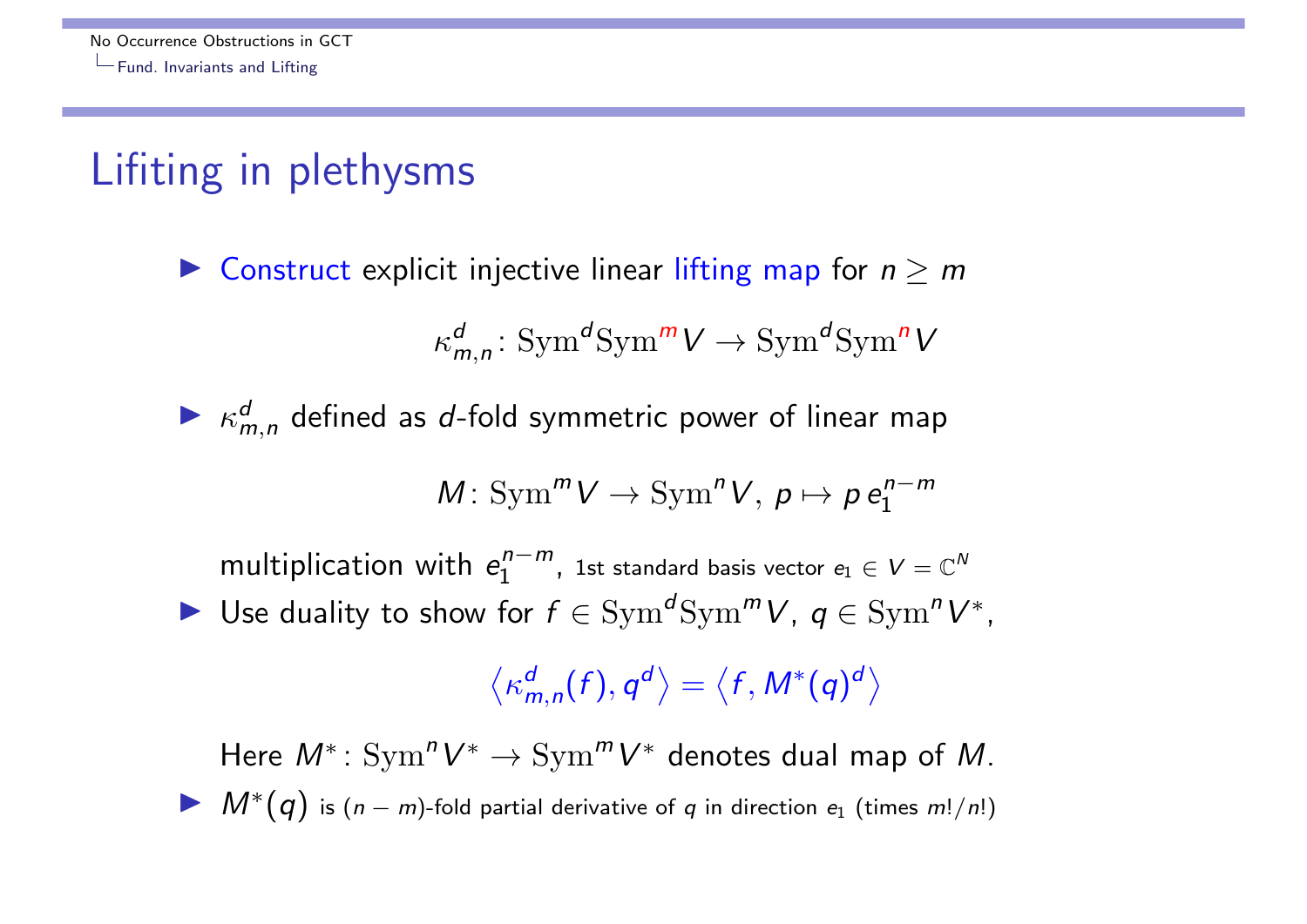#### Highest weight vectors in plethysms

 $\blacktriangleright$  Proved that lifting

$$
\kappa_{m,n}^d\colon \text{Sym}^d \text{Sym}^m V \to \text{Sym}^d \text{Sym}^n V,
$$

maps highest weight vectors of weight  $\mu \vdash md$  to highest weight vectors of weight  $\mu^{\sharp d_n}$  ( $\mu$  with extended 1st row)

- **I** Constructed system of generators  $v_T$  of space of highest weight vectors of weight  $\mu$ , labelled by tableaux T of shape  $\mu \vdash dm$  with d letters, each occuring *m* times (no letter appears more than once in a column)
- Proved:  $\kappa_{m,n}^d$  maps generator  $v_\mathcal{T}$  to generator  $v_{\mathcal{T}'}$  where  $\mathcal{T}'$  arises from  $T$  by adding in the first row  $n - m$  copies of each of the  $d$ letters
- $\triangleright$  Side result: new proof of known stability property of plethysms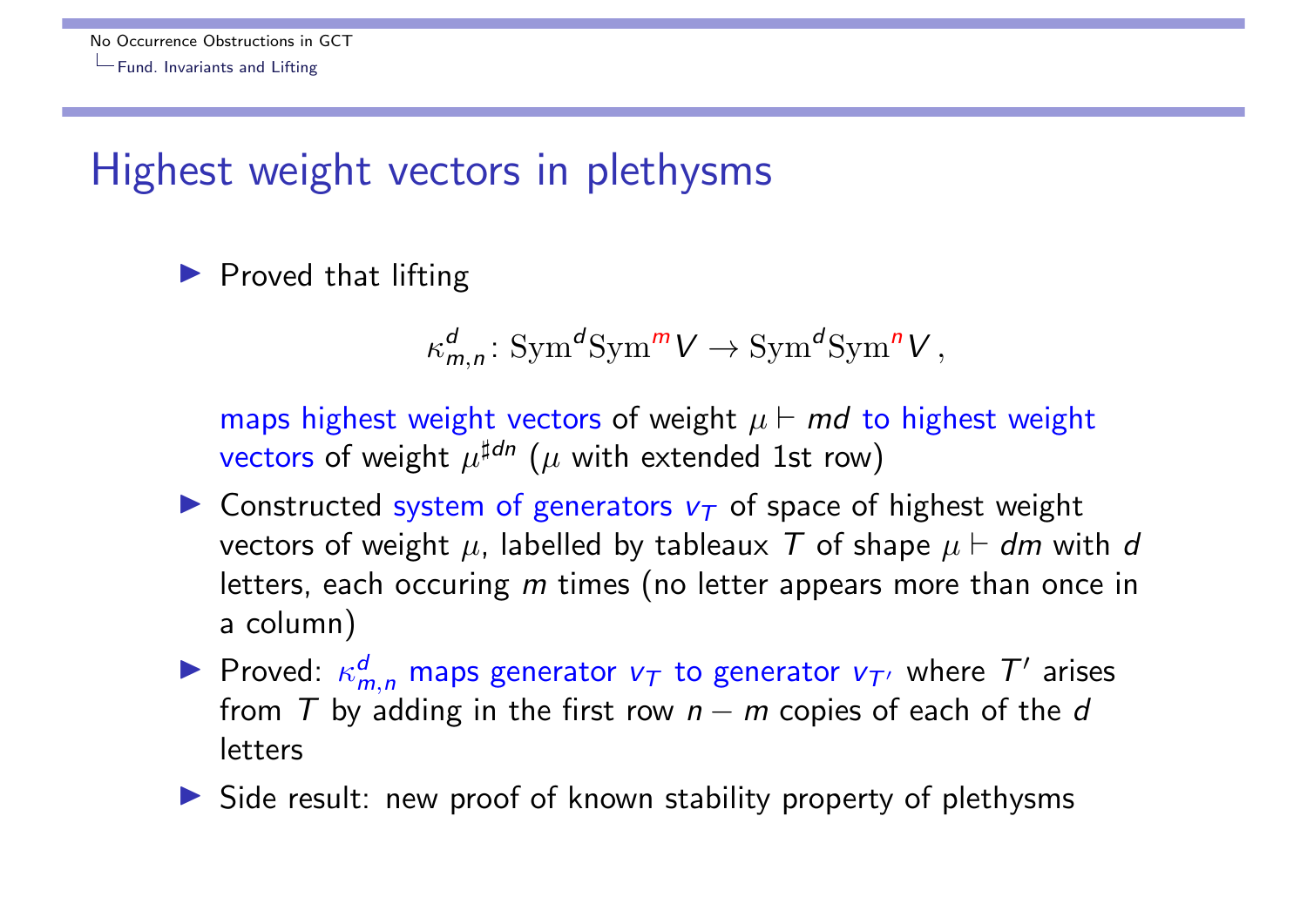## Corollary on lifting

#### Cor. Lift

Suppose  $\lambda \vdash nd$  satisfies  $\lambda_2 \leq m$  and  $\lambda_2 + |\overline{\lambda}| \leq md$ . Then every highest weight vector of weight  $\lambda$  is obtained as a lifting.

Proof.

- $\blacktriangleright \lambda_2 + |\bar{\lambda}| \leq m d$  is number of boxes of  $\lambda$  that appear in non-singleton columns
- **If** Hence  $\lambda$  is obtained by extending the 1st row of some  $\mu \vdash \textit{md}$
- $\blacktriangleright$  Let  $T'$  be a tableau of shape  $\lambda$  with *d* letters, each occuring *m* times. Since no letter appears more than once in a column, each of the *d* letters appears at least  $n - \lambda_2 \geq n - m$  times in singleton columns. Hence  $T'$  is obtained from a tableau  $T$  of shape  $\mu$  as before

$$
\blacktriangleright \text{ From before: } \kappa_{m,n}^d(\nu_\tau) = \nu_{\tau'}
$$

Moreover, the  $v_T$  generate space of hwv of weight  $\lambda$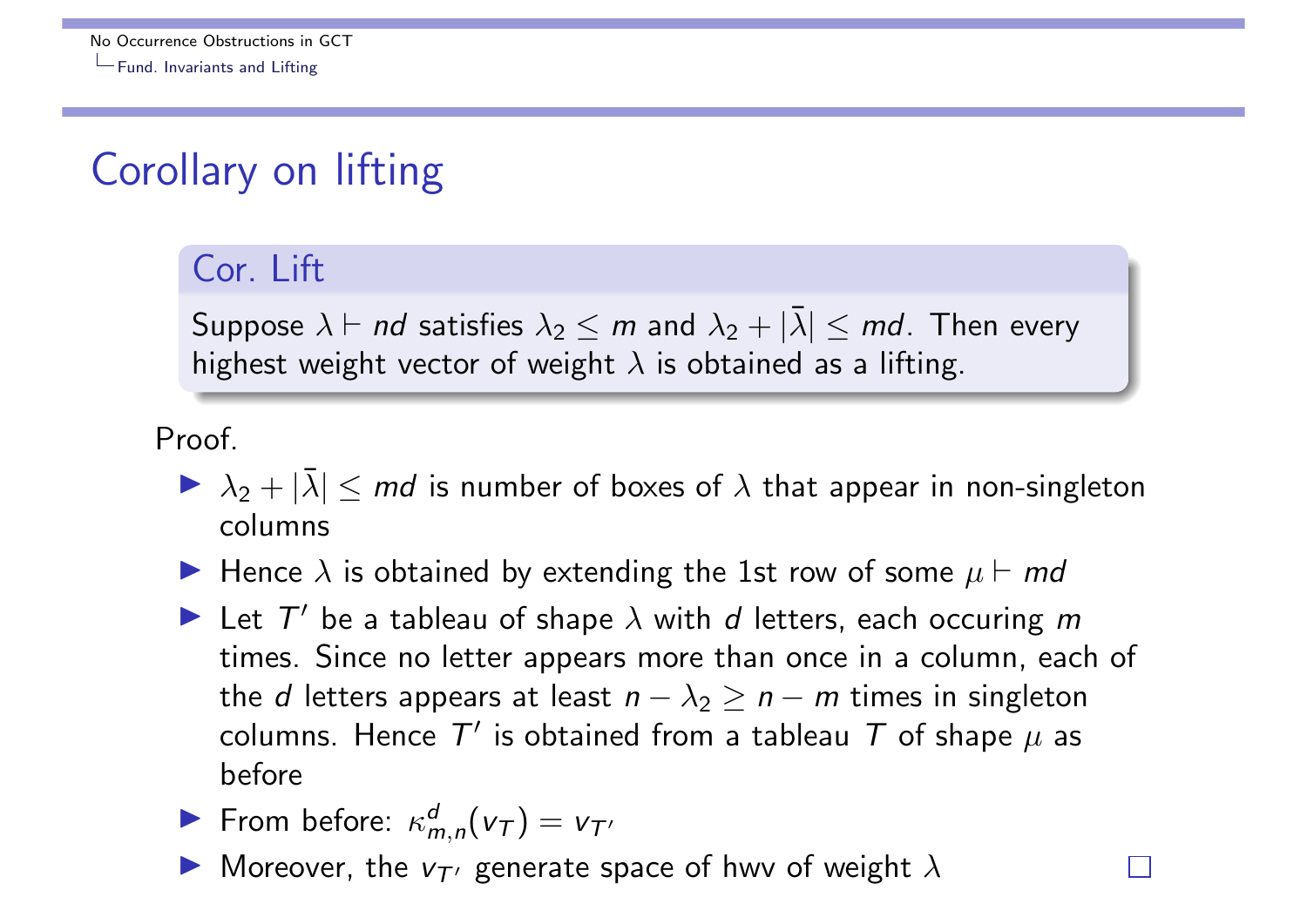#### Proof of Prop. ALL

#### Prop. ALL

 $\lambda \vdash nd$  s.t.  $|\overline{\lambda}| \leq md$  and  $md^2 \leq n$ . Then every highest weight vector of weight  $\lambda$  in  $\text{Sym}^d\text{Sym}^n V$  does not vanish on  $\Omega_n$ .

#### Proof.

Let 
$$
h \in \text{Sym}^d \text{Sym}^n V
$$
 be how of weight  $\lambda$   
\n $\lambda_2 \le |\bar{\lambda}| \le md$  and  $\lambda_2 + |\bar{\lambda}| \le 2|\bar{\lambda}| \le 2md \le md \cdot d$   
\nCor. Lift applied to  $\text{Sym}^d \text{Sym}^{md} V \to \text{Sym}^d \text{Sym}^n V$  shows  
\n $h = \kappa_{md,n}^d(f)$  for some how  $f \in \text{Sym}^d \text{Sym}^{md} V$  of weight  $\lambda$   
\nCan show that for almost all power sums  $p = \varphi_1^{md} + \cdots + \varphi_d^{md}$  we  
\nhave  $\langle f, p^d \rangle \ne 0$  and with  $q := X_1^{n-md} p$ ,  
\n $\langle f, M^*(q)^d \rangle \ne 0$ 

 $\blacktriangleright$  Using duality

$$
\langle h, q^d \rangle = \langle \kappa^d_{m,n}(f), q^d \rangle = \langle f, M^*(q)^d \rangle \neq 0.
$$

By Prop. PPS, we have  $q \in \Omega_n$  since  $n \geq md \cdot d$ .